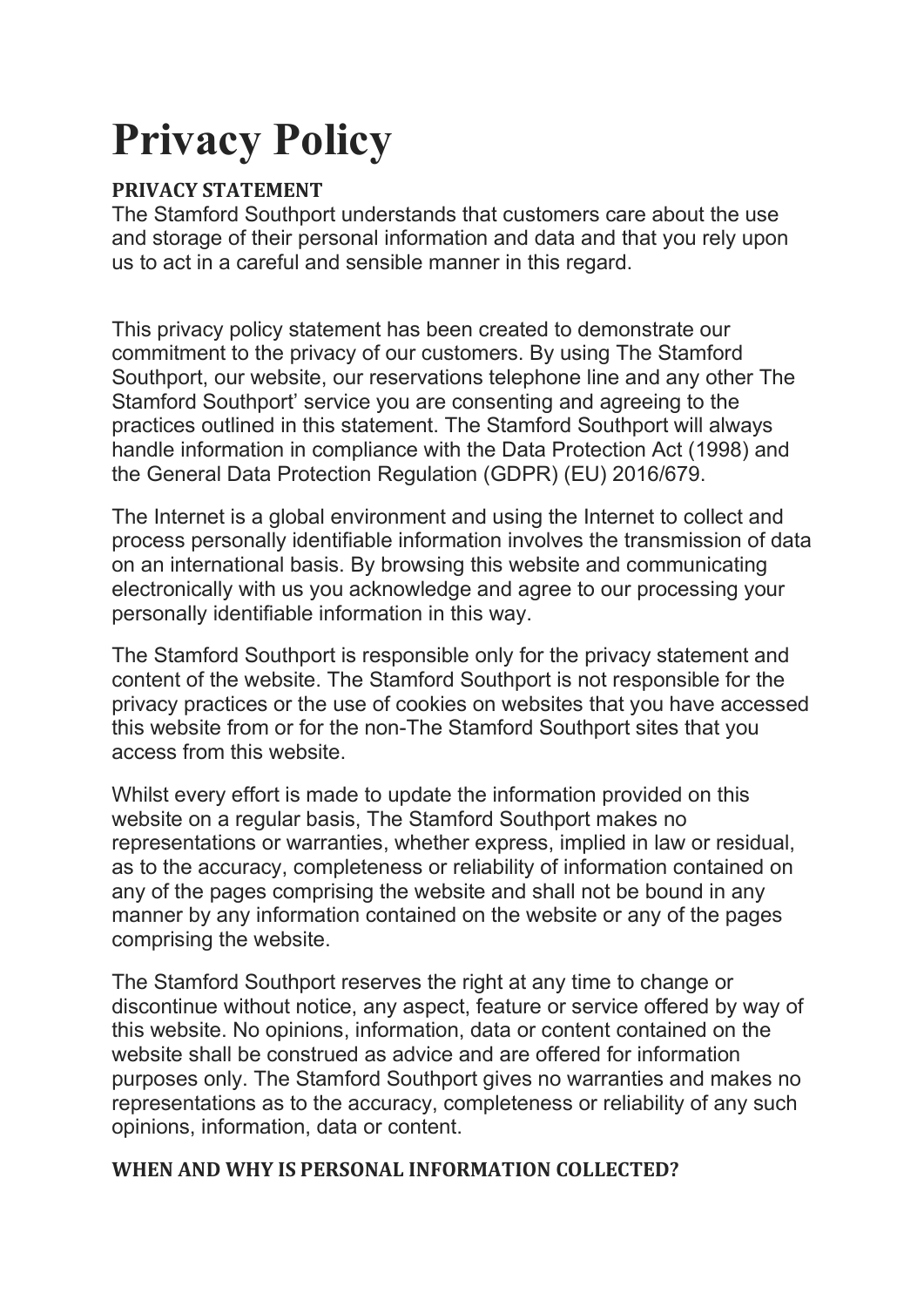## 1. 1. MAKING A RESERVATION

- 2. There are several ways of making a restaurant booking with us, including the following:
- o By calling our advertised numbers
- o Online at www.thestamfordsouthport.com using our secure online booking system
- $\circ$  By emailing stamford@sleepenjoy.co.uk
- $\circ$  Via a third-party booking agent such as Booking.com or Expedia (Please see their privacy policies for information on how your personal data is collected and used)

Personal information, including your name, address, contact number, email address, credit card number, expiration date and security code is collected when making a reservation. This information assists with identifying you and contacting you regarding your reservation or any requests.

Your debit or credit card details will be verified and processed using a secure, reliable and fully PCI DSS compliant online payment processing gateway. All data is encrypted to ensure it cannot be read by anybody else. We accept all major credit and debit cards in multiple currencies. Please note we will never ask you for your payment information via email.

We will use your personal information to send you confirmation of your booking and for any pre-& post arrival communication.

# 2. DURING YOUR STAY

Upon arrival we will use your personal information stored in our property management system to confirm your booking and identify you. This is the information collected when making your reservation or if booked via a third party agent such as Booking.com, upon check-in.

For overseas visitors, we are required by local law to collection your passport number and next destination. We will only hold passport information for 12 months as required by law.

## 3. REGISTERING WITH 'THE STAMFORD SOUTHPORT' KEEP IN TOUCH PROGRAMME

If you choose to become a member of the 'Stamford Southport' Keep In Touch programme, personal information including name, contact number and email address will be collected so that we can identify you and send you discounts and offers.

# 4. COMPLETING A FEEDBACK QUESTIONAIRE

When completing a feedback questionnaire we may ask you to provide your contact details which will be shared with the relevant General Manager. They may wish to contact you regarding your feedback and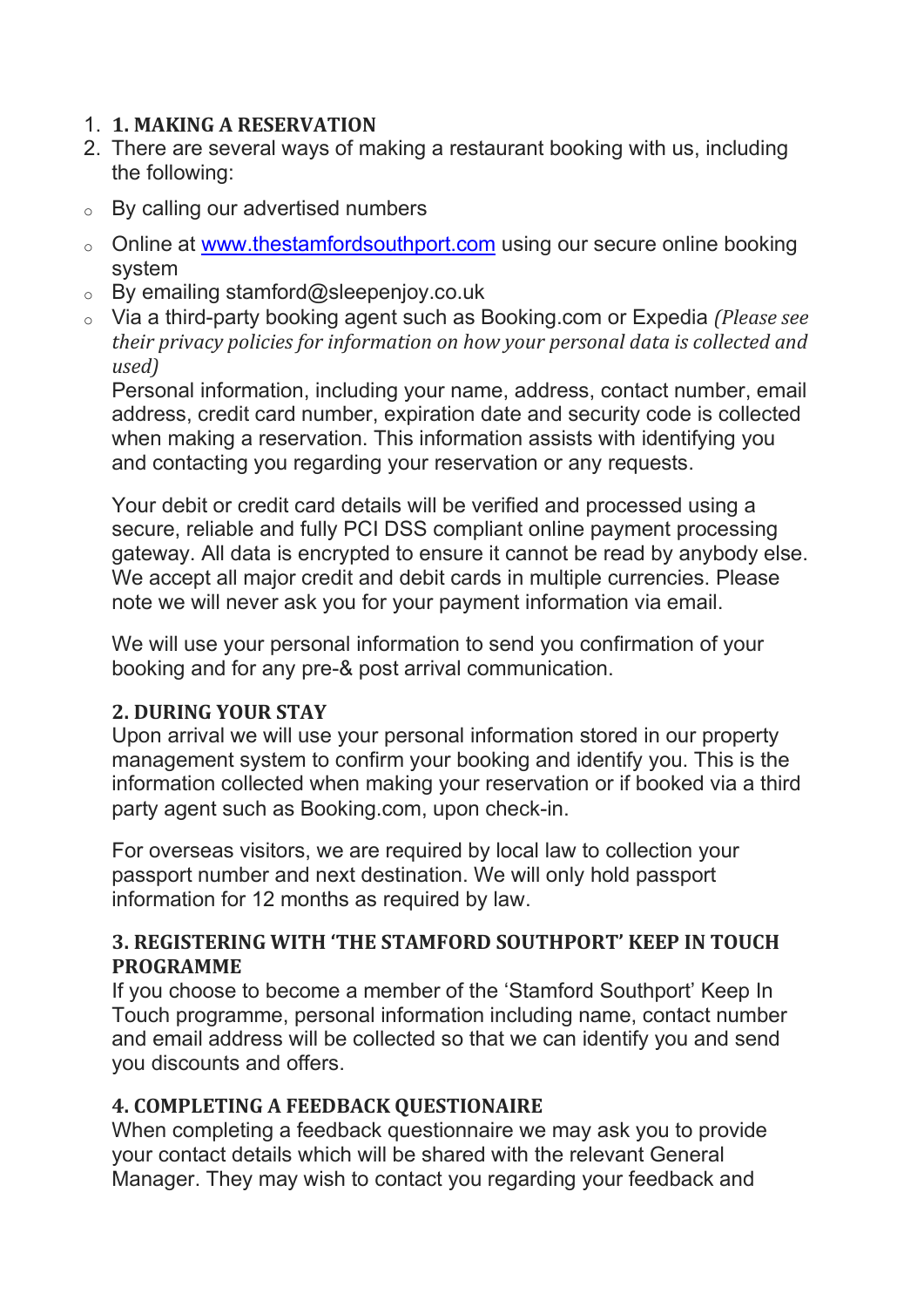experience with us. Questions asked including who you have travelled with and your reason for visiting are for research purposes only and will not be linked to your personal information. (Please note this is optional)

#### 5. SIGNING UP TO OUR E-NEWSLETTER

We would like to send you our latest news and offers that may be of interest to you, however you will only receive these types of marketing communication if you have opted in. You can opt into mailing via the following ways:

- o Website sign up form
- $\circ$  When making a reservation online or over the phone
- o When checking into one of our properties

If you decide that you wish to opt out, you can do so by the following ways:

o Clicking 'Unsubscribe' button included in our emails

When signing up to our e-newsletter, we will store your email address securely on a trusted third-party, Mail Chimp.

## 6. CCTV

CCTV is installed in public areas, entrances and exits of our properties for the prevention and detection of crime. Footage is securely stored and is only accessible to authorised personnel. Footage may be shared with authorities if required by law.

#### HOW IS YOUR PERSONAL INFORMATION STORED?

When making a reservation, your personal information is stored in our cloud-hosted central reservations property management system as a guest profile.

We may also store information securely on with trusted third parties including Stripe

When making a reservation via a third party such as Booking.com, our privacy policy will apply to any personal information shared with us.

# HOW LONG DO WE STORE YOUR PERSONAL INFORMATION?

We will only keep your personal information for as long as it is necessary to fulfil our service to you, for business or legal purposes, or in accordance with applicable laws.

# EMPLOYEE ACCESS TO YOUR INFORMATION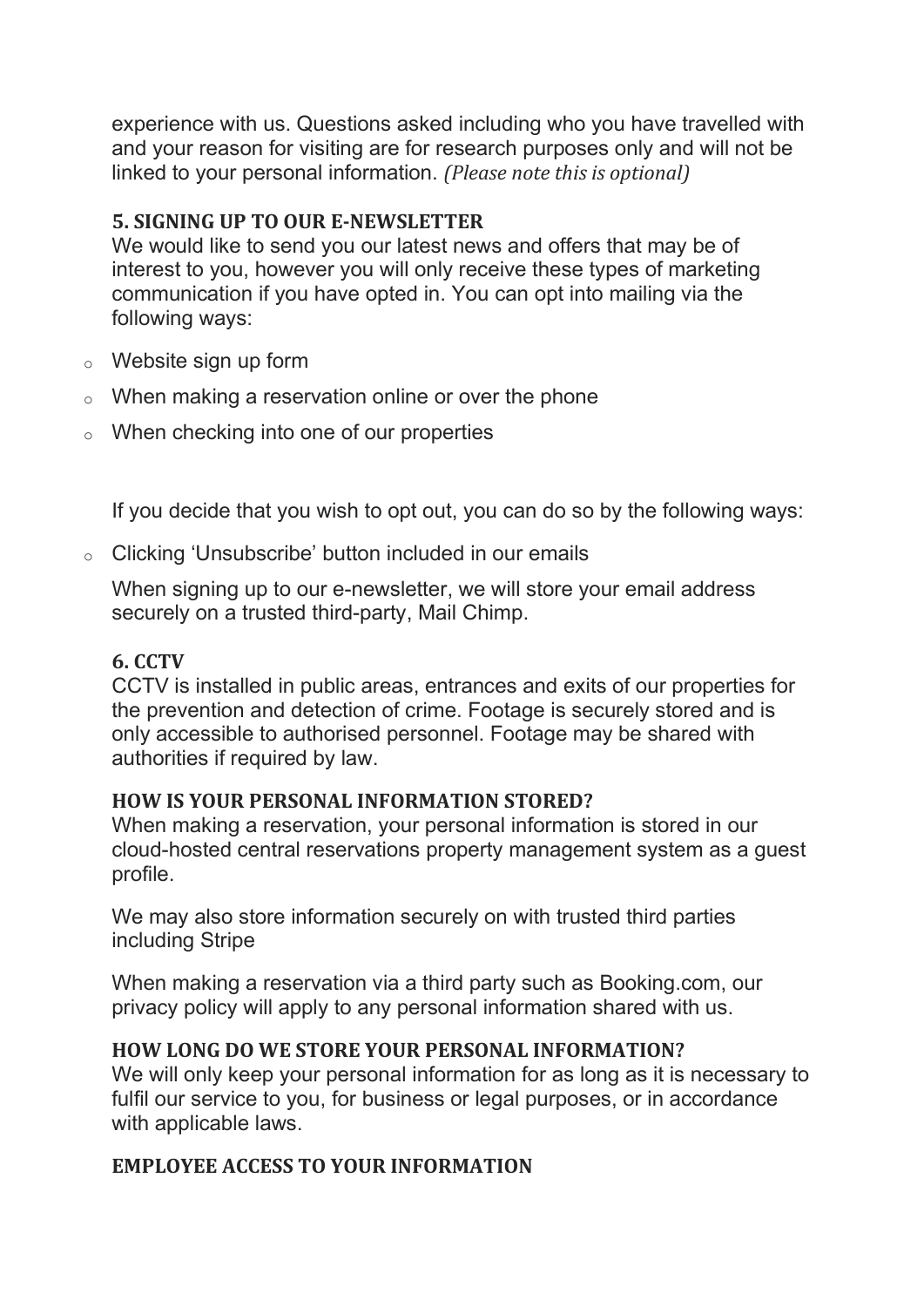Your information is disclosed to our employees, agents and representatives on a 'need to know' basis and we confirm that all such persons understand the importance of client confidentiality and privacy and are aware of the terms of this privacy policy.

#### NON-DISCLOSURE TO THIRD PARTIES

The information and data we collect is important for The Stamford Southport and we would not want to share this with anyone else. Unless we have your express consent, we will never disclose, rent, trade or sell your personal data to any third parties for their marketing or mailing purposes.

We do disclose or transfer your data or personal information to other companies, data processors or agents employed by us to perform any necessary functions on our behalf, but they are bound by our privacy policy and may not use this information for their own purposes.

In the event that The Stamford Southport or any part of its business is sold to, or integrated with, another business, The Stamford Southport may disclose your personal information to the new owners (and their professional advisers on the transaction) to be used by the new owners. The access of such specified third parties would be limited to the provision of this privacy policy including continuing to provide you with the same services and marketing information services as are currently provided by The Stamford Southport.

#### WEBSITE – PIXEL TABS

The Stamford Southport and its third-party service providers use pixel tags (also known as 'clear gifs or beacon gifs). Pixel tags are not visible to the user of the website and consist of a few lines of computer coding delivered with the web page. Pixel tags are not used to collect any personally identifiable information about you apart from what you voluntarily provide us. Pixel tags are used to:

Track customer response to The Stamford Southport' advertisements and website content

Determine your ability to receive HTML-based e-mail messages. Our e-mail service provider includes a pixel tag, referred to as a 'coded sensor' in all of the HTML-based messages sent on our behalf. The sensor activates when the e-mail is opened and the flags the e-mail address of the user as one that is capable of receiving HTML-based e-mail messages. This capability helps our service provider to send the e-mail in a format you can read. The sensor does not collect or use any other information. If you cannot receive HTML, you will not receive a functioning sensor.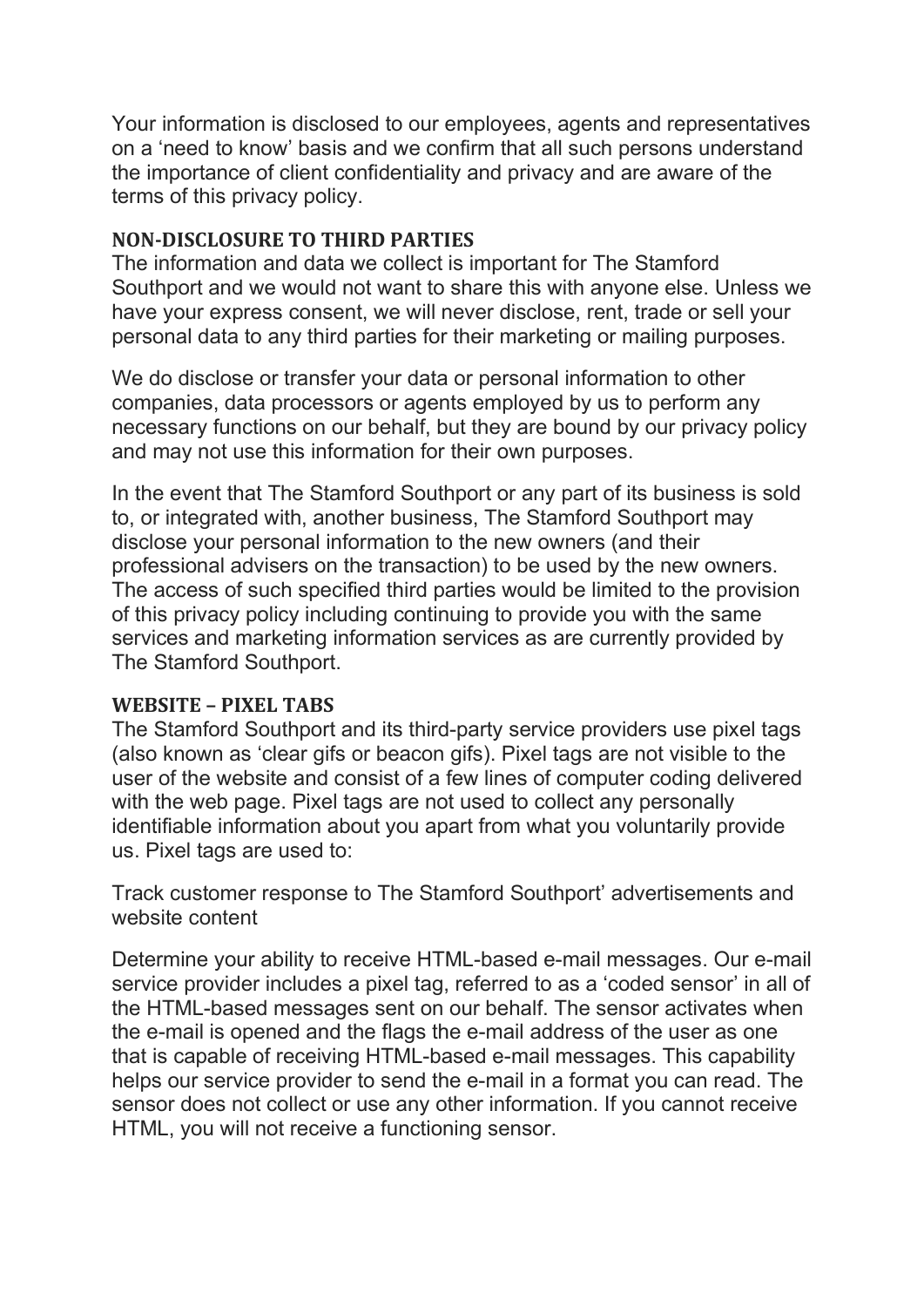Enable us to know how many users open an e-mail and allows our service provider to compile aggregated statistics about an e-mail campaign for us.

Allow us to target interactive advertising, enhance customer support and site usability and provide offers and promotions which we believe would be of interest to you.

## WEBSITE – HOSTING

We use a trusted third party to deliver emails on our behalf, and we may share your personal data with them in order that we can carry out certain functions, such as communicating about an enquiry, processing your order and to assist with the general running of our site. Whilst this party is based outside of the European Economic Area, they are part of the Privacy Shield which requires them to provide similar protection to personal data shared between Europe and the US.

We may also share your personal data with third party website agencies where this is necessary for us to carry out our obligations to you. We require all third parties to respect the security of your personal data and to treat it in accordance with the law. We do not allow our third-party service providers to use your personal data for their own purposes and only permit them to process your personal data for specified purposes and in accordance with our instructions.

## RESPONDING TO A DATA BREACH

In the unlikely event of any of the below data breaches occur, The Stamford Southport will notify the Information Commissioner's Office (ICO) without undue delay. If there is a risk to individuals affected, they too will be notified.

- $\circ$  Access by an unauthorised third party
- o Deliberate or accidental action (or inaction) by a controller or processor
- $\circ$  Sending personal data to an incorrect recipient
- o Computing devices containing personal data being lost or stolen
- o Alteration of personal data without permission
- o Loss of availability of personal data

# ACCESSING AND AMENDING YOUR DATA

If you would like a copy of the personal information we hold about you, please email us at stamford@sleepenjoy.co.uk or by writing to us at the following address:

Data Controller The Stamford Southport Ltd 17 Bath St